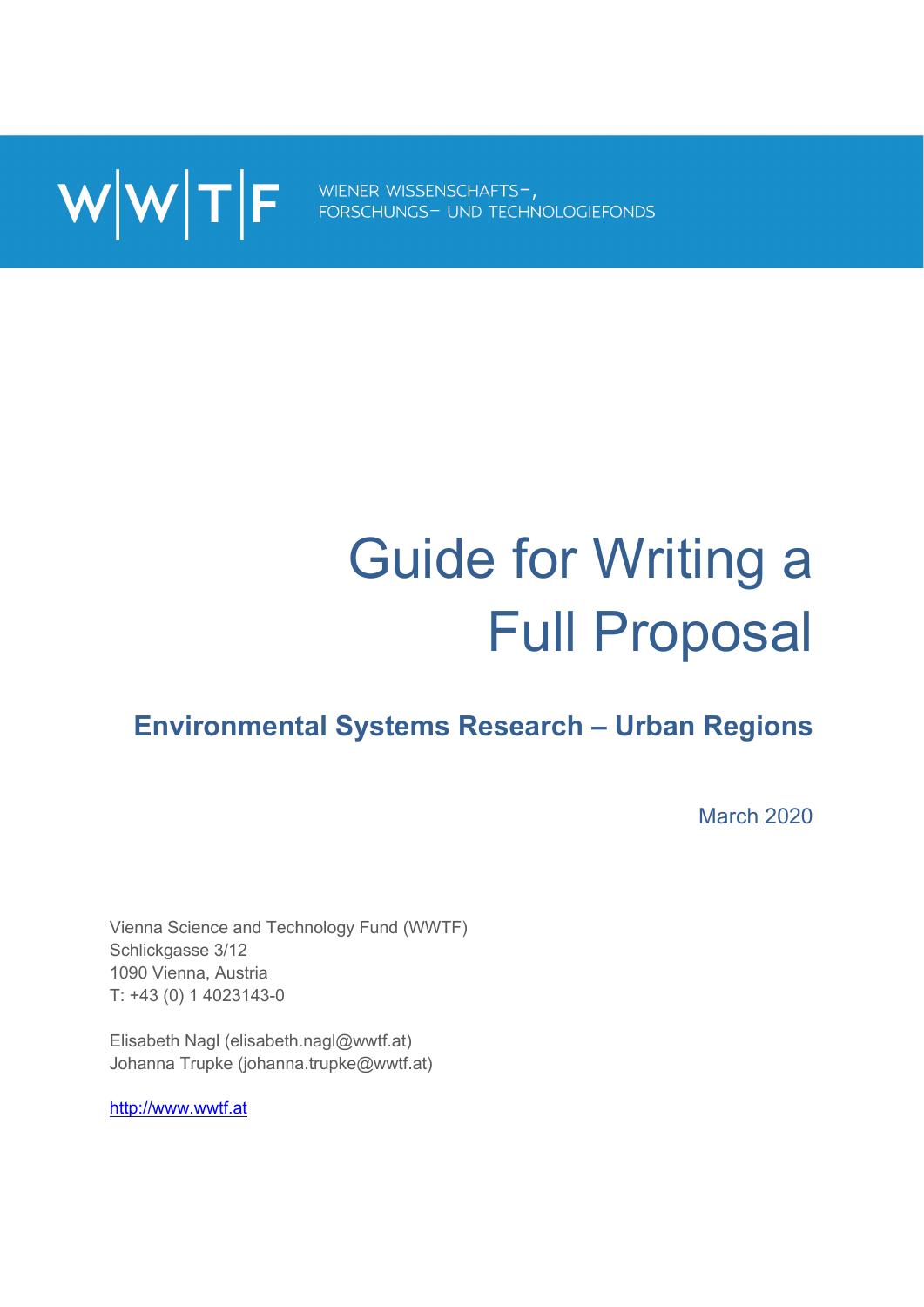# **About WWTF**

The Vienna Science and Technology Fund (WWTF) is the only larger Austrian private nonprofit organization established to promote science and research. WWTF started its funding activities in 2003. According to its statutes, WWTF aims to fund excellent scientific research(ers) following the highest international standards in order to promote Vienna as a city of science and research.

WWTF provides substantial funding for larger multi-annual research projects at home institutions located in Vienna ("Project Funding"), as well as striving to attract excellent researchers from abroad to Vienna ("Vienna Research Groups for Young Investigators"). WWTF runs calls resulting in a strong competition for funding.

Currently, WWTF runs the following thematic programmes: "Life Sciences" (\*2003), "Information and Communication Technology" (\*2008), "Cognitive Sciences" (\*2011), and "Environmental Systems Research" (\*2016). The financial resources of WWTF originate from the "*Privatstiftung zur Verwaltung von Anteilsrechten*" and from the City of Vienna.

While the thematic funding programmes are established in close coordination with Viennese RTD policy and initiatives, the review and selection processes lie strictly in the hands of international scientists not employed in Austria. For each call, an appropriate international expert jury is formed. Additionally, for each application entering the full proposal stage a number of written peer reviews are obtained.

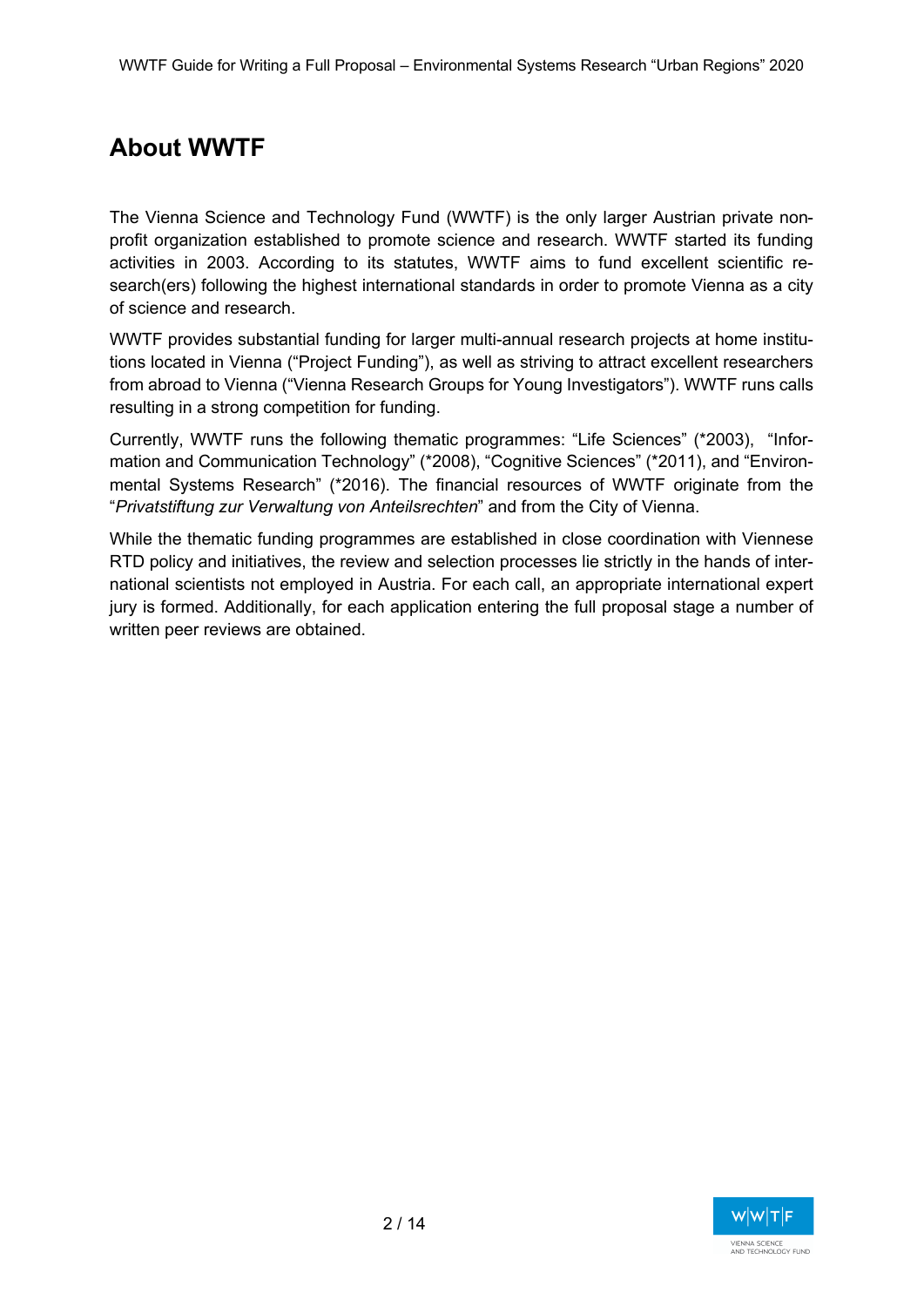# **Supporting excellent science in Vienna and Lower Austria**

Vienna as an innovation area does not end at the city limits, and a "Vienna Innovation Area" is important and useful in our efforts to be one of the most important European research and innovation centers. This includes the networking of research communities. WWTF has well developed tools for competitive research funding in Vienna. There is a strong desire from researchers in Vienna and Lower Austria for stronger cooperation. Therefore, models that enable a greater participation of Lower Austrian research institutions in WWTF calls were examined.

A new agreement enables this cooperation between research institutions in Vienna and Lower Austria in the WWTF competitions. It is a valuable gain for all involved parties.

In a framework- initially limited to three years- the province of Lower Austria dedicates a maximum total of € 3 million in fiduciary support to WWTF, i.e. up to € 1 million per year. This is also the maximum amount of project funding that can go to Lower Austrian project partners as part of cooperation projects per year.

Both sides can decide whether or not the opportunity for these cooperation projects should exist for a specific call. After three years, the continuation and its design will be decided.

# **Specifics of Joint Projects (JP)**

WWTF now also accepts joint projects between Viennese and Lower Austrian universities and research institutions in its regular project calls. The aim is to receive applications in which the partners cooperate on comparable terms.

The incentive for cooperation projects is a slightly higher total maximum funding amount which consortia applying for a Joint Project can request (+ € 100.000 compared to the regular maximum funding amount).

The Vienna share (at least 51% of the project sum) is paid by WWTF from its own resources, while the Lower Austrian share (49% maximum) is financed from the Province of Lower Austria.

In a nutshell, a JP differs from a standard WWTF project in the following points:

- The maximum funding volume is  $\epsilon$  750,000 for a JP.
- The PI and Coordinator has to be affiliated to a university or non-university research institution in Vienna. Co-PIs can be affiliated to research institutions in Lower Austria.
- The budget allocated to partners in Vienna has to be at least 51% of the total budget; the share of budget going to partners in Lower Austria has to be higher than 20% and can be 49% at most (cooperations with partners in Lower Austria up to 20% are not considered joint projects but can be submitted as regular WWTF projects). Partners outside Vienna or Lower Austria are optional and may request up to 20% of the total budget.
- Regional branches of Viennese Institutions (e.g. BOKU, VetMed, AIT) located in Lower Austria are considered as Viennese partners.

The Lower Austrian project partner has to comply with the Lower Austrian Culture Promotion Act 1996 and the directives issued on the basis thereof (Richtlinien für Förderung nach dem NÖ Kulturförderungsgesetz 1996).

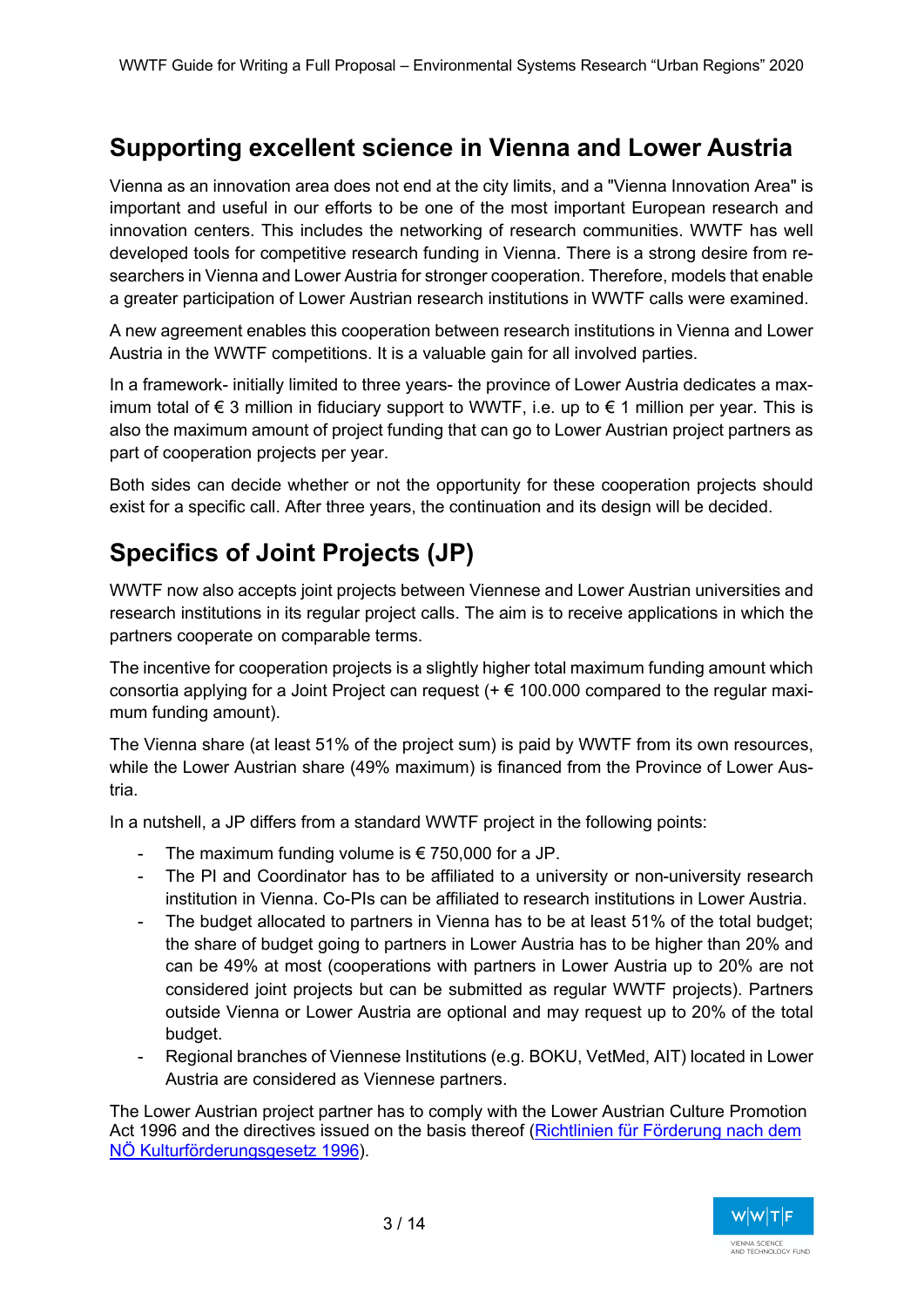# **Important Issues**

The **Call Fiche** including contact information of the WWTF call managers is available at www.wwtf.at.

The **Principal Investigator and Coordinator (PI)** of a WWTF project must have a Viennese home institution to which the project is affiliated to. This includes researchers moving to Vienna who will have a Viennese affiliation and work place in case of funding. Project **partners** outside of Vienna may receive up to 20% of the total funding applied for. Partners outside Vienna are optional.

For **universities**, WWTF projects are treated according to §27 of the Universities Act 2002. Therefore, authorizing signatures from the university / scientific institution acting as hosting institution are required for the submission. In case of funding, the home institution will be the formal contract partner for WWTF with the PI taking full scientific and financial responsibility.

WWTF funding may be used for all project-related costs; however, the main focus should be on funding scientific personnel. Everybody employed through a WWTF-funded project should receive a fair contract with at least a *minimum wage* according to the "Kollektivvertrag" (collective agreement) of the Austrian Universities or – for staff employed at non-university institutions – according to the standards of the Austrian Science Fund (FWF, available online). The maximum employment is set to 100%. When planning the budget, please use full-time equivalent (FTE) salaries and be aware that the PhD salary listed by FWF is for a 75% position.

Personnel costs cannot be claimed for permanent senior staff that is fully financed by the institution. Exceptions are made for institutions whose basic institutional block funding is less than 40% of the overall budget of the organisation. In these cases, permanently employed senior staff may claim up to 20% of their annual salary from WWTF.

The personnel categories are:

- **Senior Personnel:** highly qualified scientists, usually already permanently employed
- **Post Doc:** or equivalent qualification, including Senior Postdocs
- *PhD Student:* or equivalent qualification
- *Diploma Student:* Bachelor or Master students
- *Office/Technician:* office staff or technical staff (proportional funding only)

The funding by WWTF under this scheme is not intended to cover investment in general infrastructure, however pro rata depreciation rates for the project duration are fundable for **equipment** necessary for the project. WWTF funding also covers **materials,** consumables and software (as well as small devices up to 1,500 € each), **travelling costs** (incurred for attending project related scientific events and meetings), **publication costs** (including costs for patent filing and open access publication), **workshops / conferences** and **other project related costs**. However, non-personnel costs must be balanced, as WWTF focuses on funding people, and should not exceed the limit stated on the call fiche of the funding volume applied for.

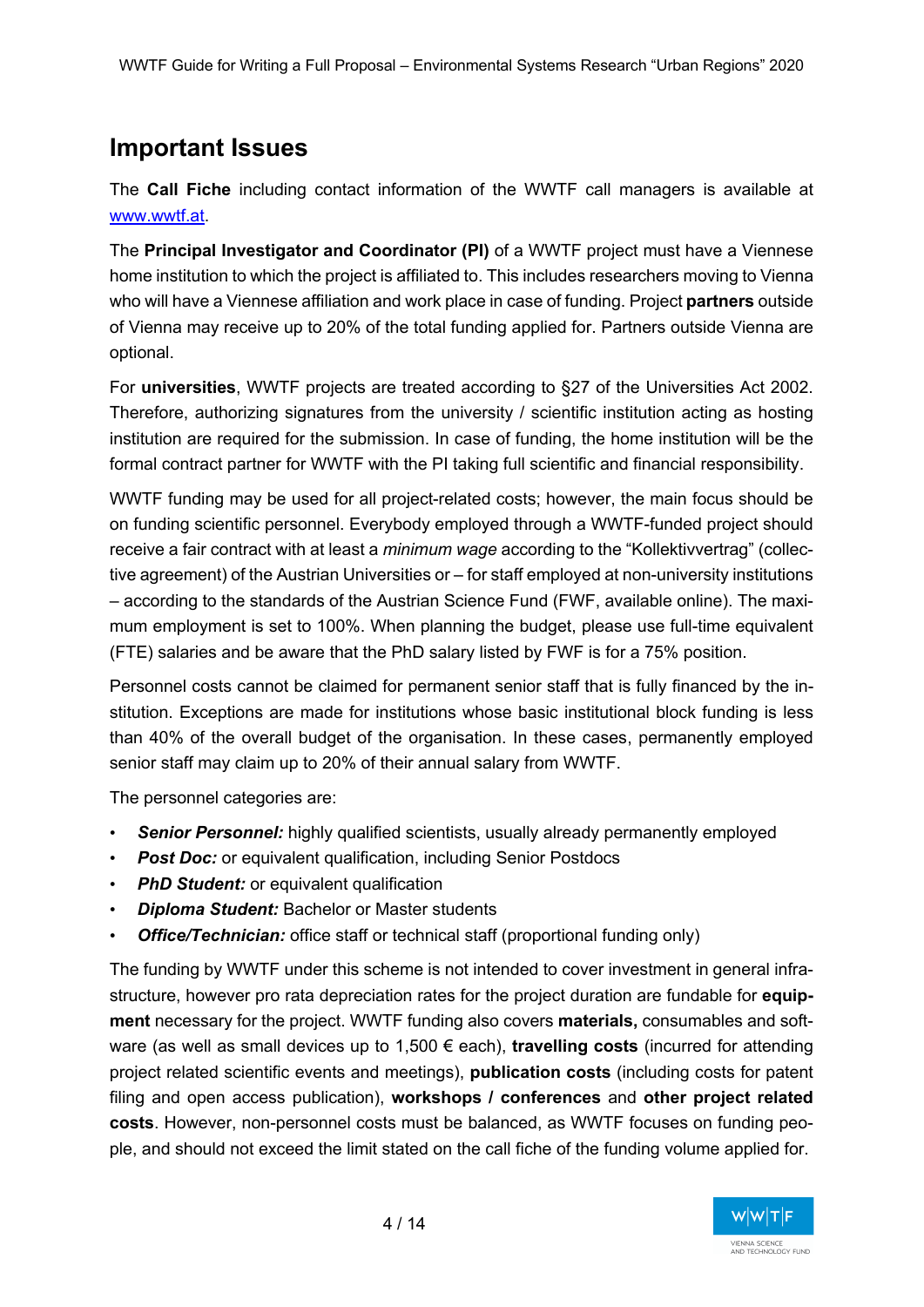WWTF pays a **maximum of 20% overhead**. Overhead ("indirect costs") is calculated as 20% of the direct costs of the project. The total funding volume is calculated as direct + indirect costs. Kindly comply with the overhead regulations of the involved institutions.

**Compliance with the rules for good scientific practice including the appreciation of ethical aspects in research** is mandatory even at the proposal stage.

- If approval from the ethics committee/institutional review board is required for the planned project this has to be clearly stated at the short proposal stage and the approval ("Votum") **has to be submitted online with the full proposal (PDF upload).**
- The approval by the ethics committee has to be specific for the planned WWTF project; therefore, the title of the project should be the same as on the approval (minor deviations are possible). If the title of the approved research differs significantly from the proposed project, the PI has to include a statement (in the online submission system) confirming that the approval covers the planned research.
- Should it be impossible to have a final approval before the full proposal deadline due to reasons which are beyond the control of the applicant, such as constraints imposed by the local ethics committee, the applicant must explain the reasons in the provided textbox in the submission system and send the preliminary approval the call manager at the latest two months after the full proposal deadline.
- If the main applicant for the ethical approval is not the PI or co-PI/Core-Team Member of the WWTF proposal, a clear statement has to be included in the online proposal whereby the PI or co-PI/Core-Team Member confirms that he/she is authorized to conduct the planned research within this ethical approval.
- If the planned research is covered by an existing approval, the applicants have to submit the extension of the approval ("Verlängerung der Gültigkeit des Votums"). The above also applies for extensions.

**Non-compliance will result in a rejection of the proposal on formal grounds and will therefore not be further processed or sent for evaluation.** 

Please also consider WWTF's open access policy available online.

# **Funding Criteria**

This WWTF call aims to support teams of scientists that would like to conduct multi-annual innovative interdisciplinary scientific research projects.

The key selection criterion for this call is **scientific quality**, i.e., both the applicant and the submitted proposal must be scientifically outstanding. The **innovative aspects** of a project are also major criteria in the review of the proposals.

Please note that a researcher can appear in a key role (that is, as PI, Co-PI or Core Team Member) in two proposals at most.

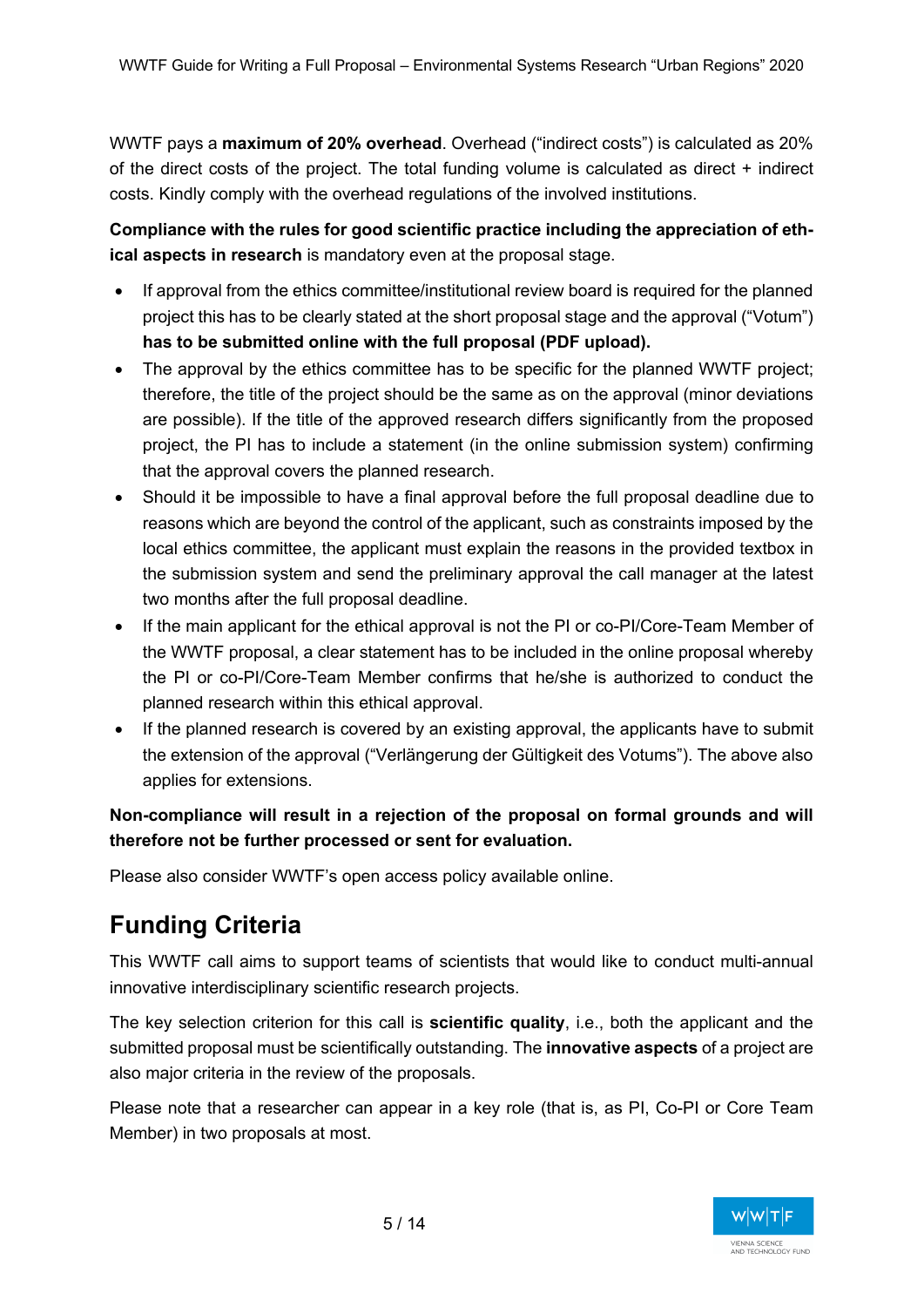# **Evaluation Process**

## **Evaluation procedure in detail:**

## **1. Formal eligibility check by WWTF:**

The proposals will be screened for formal eligibility by the WWTF office to check if the following criteria are met:

- a. Eligibility: the principal investigator must be affiliated to a Viennese university of non-university research institution; the research institutions of the applicants must be eligible for this type of funding
- b. Applicants may not be in a key role (that is, as PI, Co-PI/Core Team Member) in more than two proposals
- c. Duly submitted via the online submission system
- d. Requested funding within the defined range
- e. All parts of the proposal completed, including the required uploads
- f. All required signatures (and stamps) uploaded

## **2. Evaluation of the full proposals:**

The evaluation of full proposals is carried out through a combination of remote written assessment by international peers and a jury of international experts who convene in Vienna. At least **two jury members** are assigned to each proposal which at first undergoes **written peer review** by at least three international reviewers. The content of the full proposal must be consistent and in accordance with the successful short proposal, extending it by providing full details about the approach, state of the art, etc.

**3. Jury meeting** in Vienna: This is the most significant step in the assessment. There will be a comprehensive evaluation of all proposals on the basis of written peer reviews and the jury's own expertise resulting in a recommendation "to be funded" or "not to be funded" for each proposal.

**4. Formal funding decision** (confirmation of jury recommendation) by WWTF Boards in October 2020.

*Applicants that have submitted a full proposal will receive anonymized full text reviews and a summary of the jury discussion after the formal funding decision.*

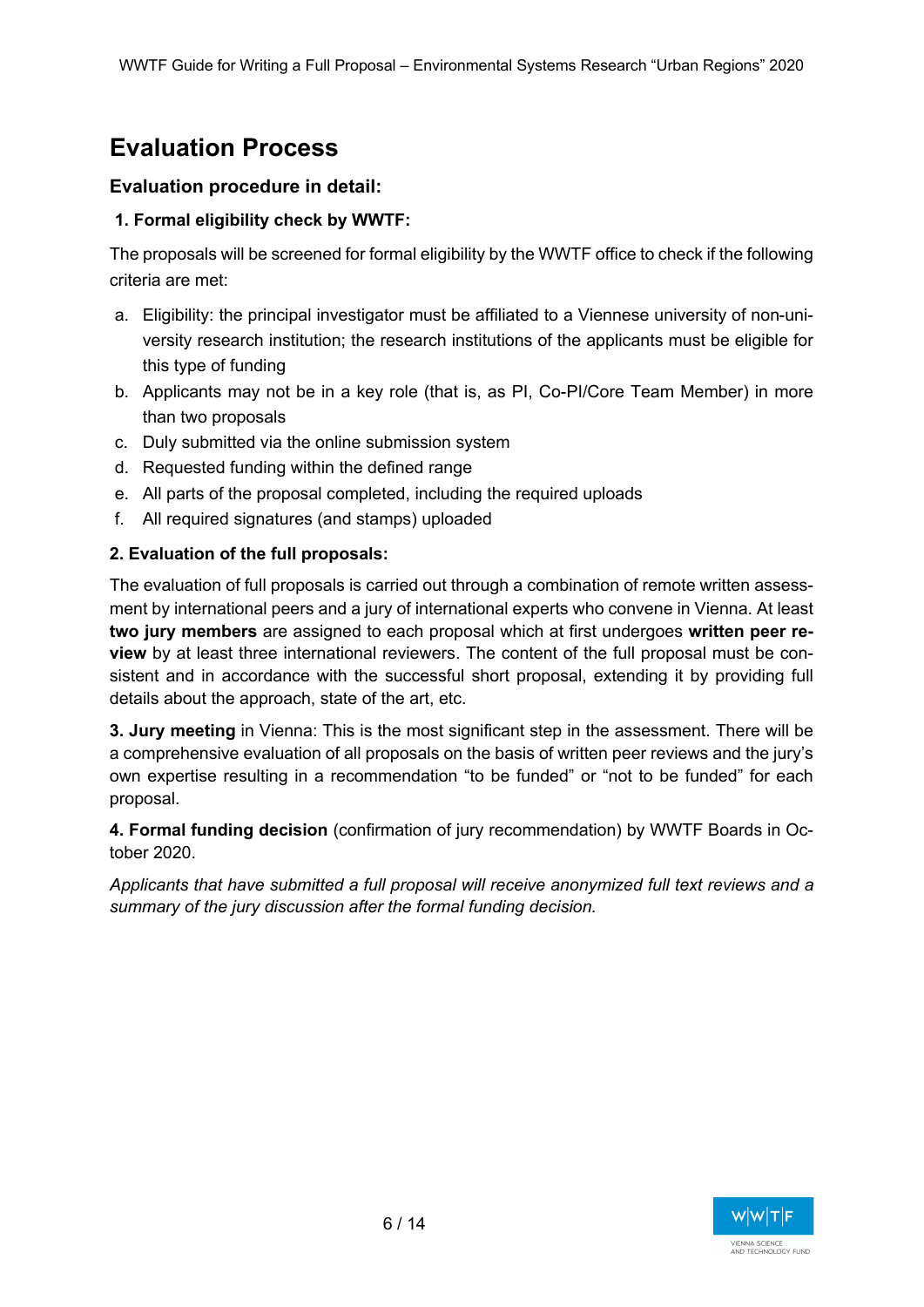# **How to use WWTF's Online Submission System**

- 1. Go to https://funding.wwtf.at
- 2. **Log in**, choose the call, and select your proposal.
- 3. **Full proposal**: Fill in requested information in *online forms* and *upload requested files* (in PDF format). You can save the current status of your proposal at any time and access the system multiple times and edit the provided information!
- *4.* **Submit proposal**: The submit button becomes active only after all requested information has been filled in and uploaded (signalled by a green check mark next to the chapter title); Please be aware that after submission no changes are possible! *Note: The submission system closes at 2 pm on the day of the deadline. The upload limit of the "Research Project" and additional PDF uploads is 8MB (excluding the ethical approval(s)).*

# **Required Structure of a WWTF Full Proposal**

Applications to WWTF undergo an assessment by international scientists, therefore all proposals must be written in **English**, except the "General Description" in German. Please write precisely and to the point but include sufficient detail to allow an evaluation by international peers.

The information for the full proposal consists of a part that is written "offline" and has to be uploaded as one PDF document as well as information that has to be filled in directly in the online submission system.

**Offline / word processing part** of the proposal:

- Some parts of the full proposal must be written offline with a word processing programme to allow images, tables, etc. and then uploaded (as a PDF file) to the WWTF submission system. A template is provided for this part of the proposal, which you can find in section 2. Research Project in the submission system.
- You may use the word-processing software of your choice but we kindly ask you to use a **common font type such as Arial and a font size of 11pt. Line spacing should be between 1.3 and 1.5**. If these style recommendations are drastically changed, thereby causing legibility issues, this might be cause for formal rejection of the proposal.
- Please **do not add any headers or footers** (such as page numbers, proposal number, title of proposal) to the file since this information will be added automatically upon upload of the PDF.
- You **may include figures, tables**, etc. to improve the scientific presentation. Please note that the **size limit for the proposal is 8 MB**.
- The length of the offline part of the **full proposal may not exceed 15 pages**. Please note that the system blocks the upload if this page count is exceeded.

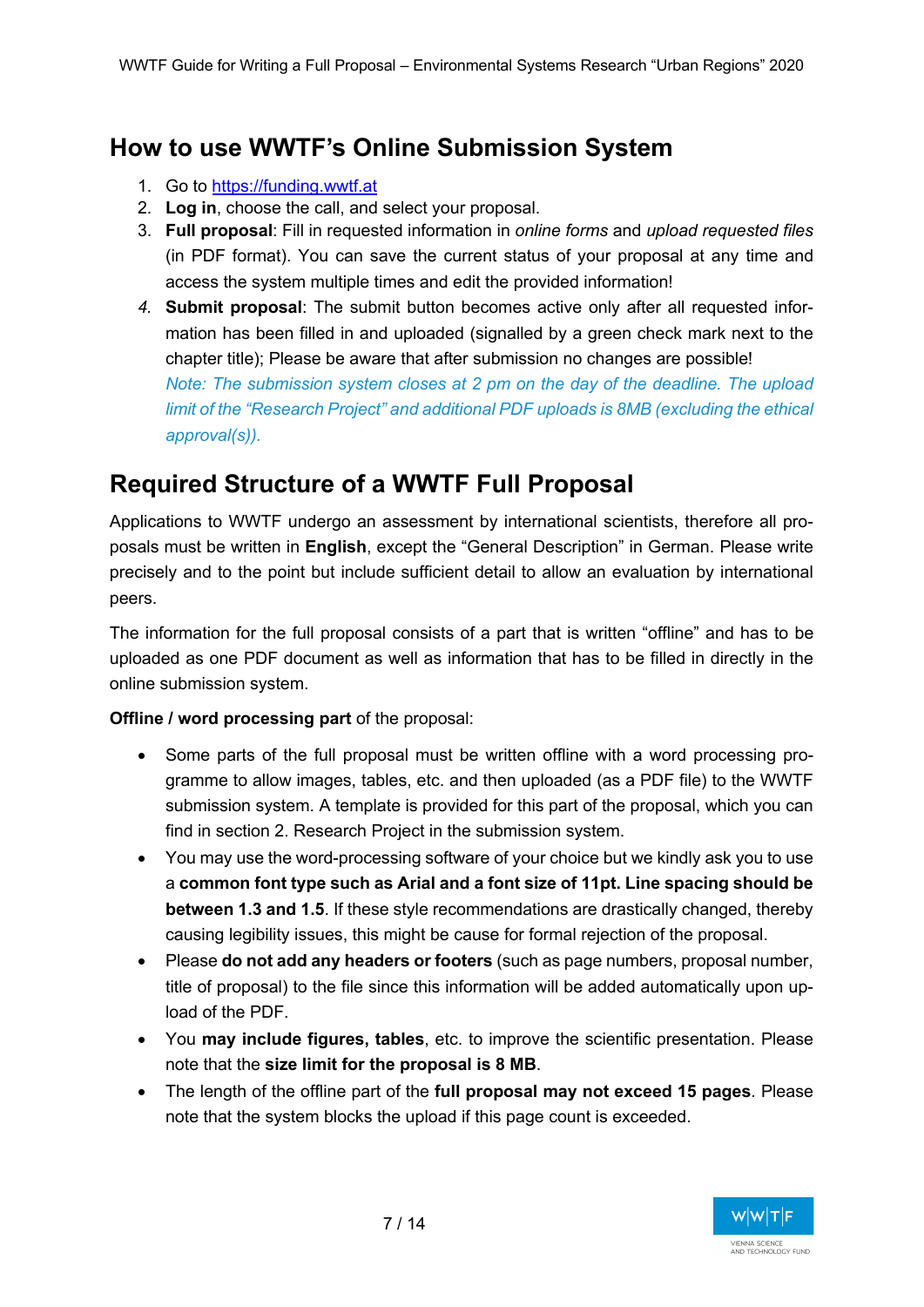- Bear in mind that the **full proposal is an extension of the short proposal** you have already submitted. Thus, substantial changes of the project may impact the evaluation of the project by the jury.
- **Consideration of biological sex and/or gender aspects:** Sex-specific and genderrelated aspects may potentially be relevant in every stage of the proposed projects. As sex/gender aspects have an impact on the research quality these **must** be considered and explained within the respective sections of the full proposal. Reflect on the research questions and approaches in the planned project in terms of sex-specific and genderrelated aspects, e.g. is the research question or the approach likely to introduce sexspecific and gender-related biases in findings? Explain if all genders benefit from the research outcome equally or why not?

Please also **provide a brief explanation** in case there is no potential biological sex and/or gender dimension to be considered in your proposed research.

Please also refer to the document "**Including sex and gender considerations in WWTF proposals and research teams**" available online.

## **Online part** of the proposal:

- The title of the research project, keywords and the key applicants (PI, Co-PI, core team members) cannot be changed. No substitution, deletions or additions of key applicants are allowed.
- All character limits include spaces.

## **1. Project Summary (online)**

- **Basic information** of the project such as the title are transferred from the short proposal. The project duration can be changed, however major deviations from the short proposal must be thoroughly justified. An acronym or short title up to 20 characters must be added.
- **Scientific abstract** (up to 1,500 characters including spaces) in English will be the first information jury members and peer reviewers read.
- **General description** (up to 1,500 characters including spaces) in **German** is mandatory and will be used by WWTF for public relations work (such as the WWTF webpage), but will not be visible in the final electronic proposal and print-out (for the panel and peer reviewers). We ask you to write a simplified summary and not simply translate the scientific abstract into German.
- **Suggested peers** (reviewers): Applicants must suggest five international peers from fields of competences who are able to review the proposal. Suggested reviewers who you have previously worked with (publication activity, research cooperation, etc.) will not be considered due potential conflicts of interest. Please provide up to five keywords or phrases that describe the reviewers' fields of competence to allow for a balanced set of reviewers to be chosen. Please note that we will review internationally only,

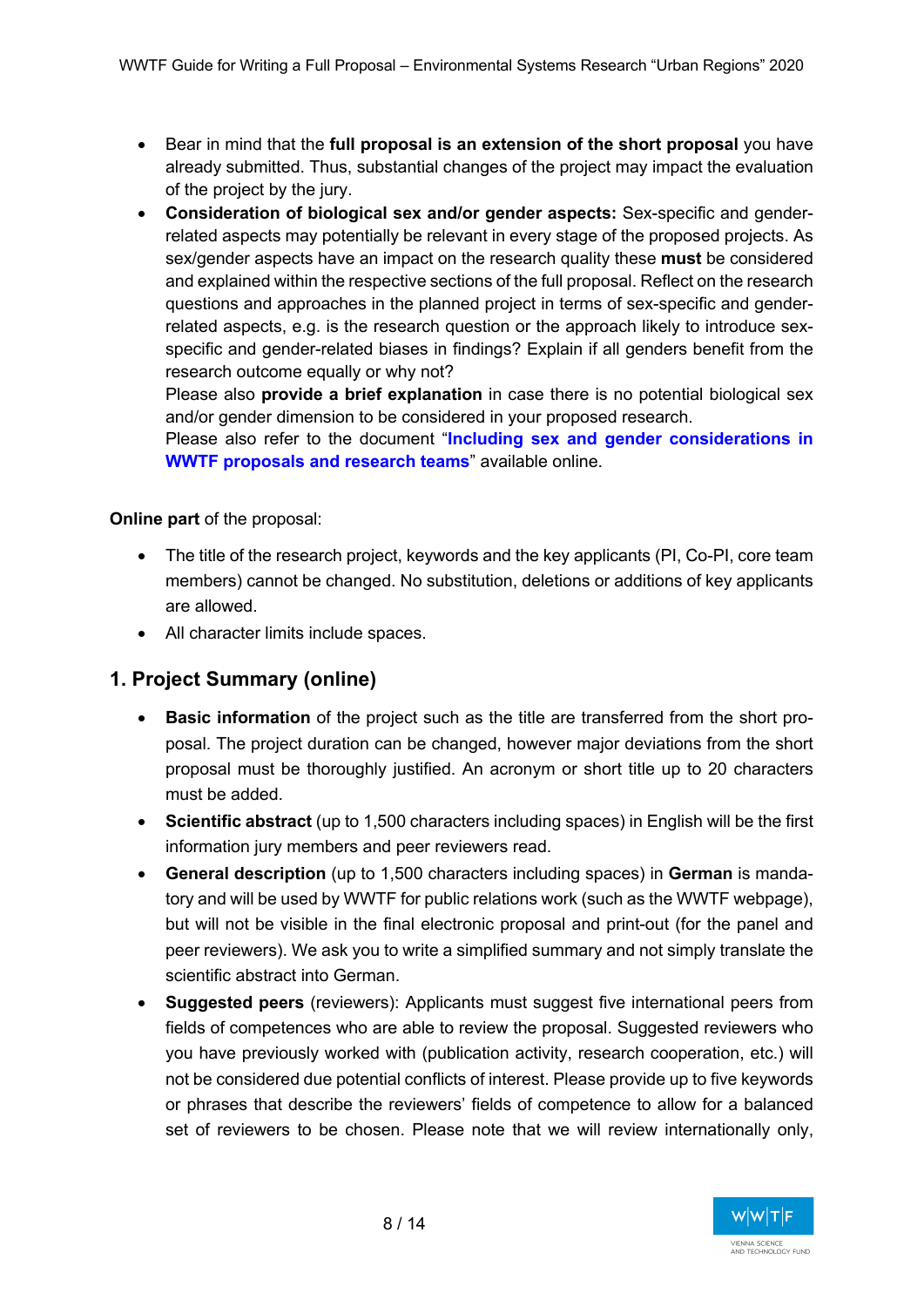hence, no reviewer with an Austrian affiliation or with very close links to Austrian research will receive the proposal.

• **Excluded peers** (reviewers) (optional, max. 3): Applicants may, without stating any reasons, exclude up to three peers (i.e. individual researchers and not institutions) from reviewing your proposal. The names will be stored in the WWTF database and will not be visible in the electronic proposal or print-out.

## **2. Research Project (max. 15 pages including figures, PDF upload, a template is provided in the submission system)**

Page numbers are indications about the expected length of each part, however, we allow for some flexibility between subchapters if this allows for a more precise presentation of the project. Please note that the omission of individual parts may result in a negative evaluation.

- **I. Project description** (about 4 pages)
	- a. Subject of the research and fit to the call
	- b. State of the art and key scientific challenges
	- c. Research questions and hypotheses

## **II. Objectives and expected outcomes** (about 1 page)

- a. Objectives of the project
- b. Expected results and outcomes
- c. Dissemination (academic and non-academic) and stakeholder engagement

## **III. Innovativeness and relevance** (about 2 pages)

- a. Innovative aspects of the proposal
- b. Contribution and relevance of the work to the field of urban environmental systems research
- c. Interdisciplinarity

## **IV. Methodological approach** (about 4 pages)

- a. Research methods
- b. Research plan (including Gantt chart)
- c. Feasibility and risk management
- d. Potential ethical aspects

## **V. Potential sex/gender considerations** (about 1 page; reflecting on all other parts)

## **VI. Roles of personnel** (about 1.5 page)

a. Interdisciplinary collaborative aspects

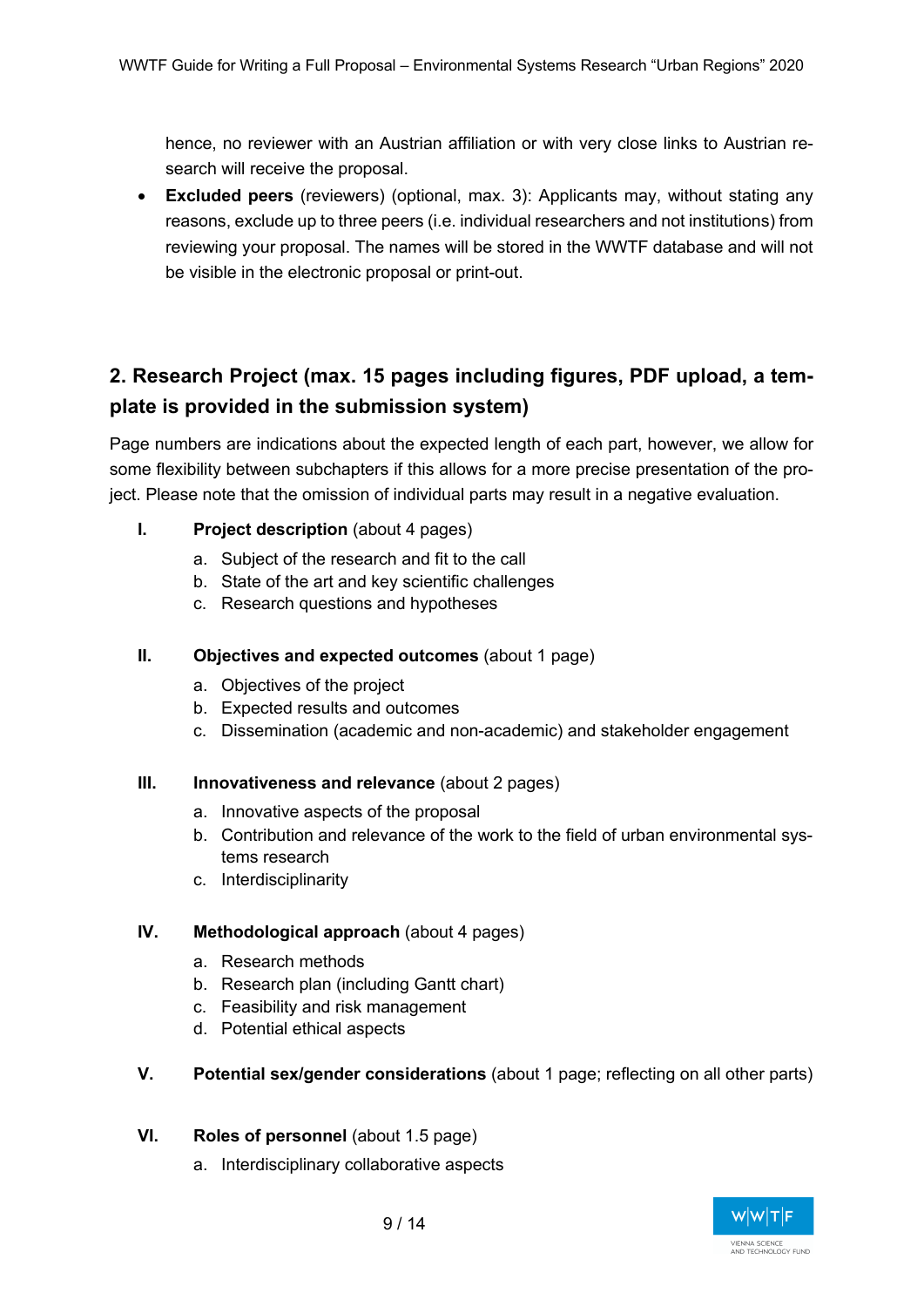- b. Project management
- c. Research environment
- **VII. Key references** (about 1.5 pages)

## **Online form**

Upload "Research Project"

### **Letters of Support**

There is the possibility to upload letters of support from involved stakeholders, non-academic partners or experts. Letters of support are only to be submitted if there is a clear commitment to provide resources such as data, personnel resources, expertise or monetary contributions. General letters of support only conveying enthusiasm for the proposed work or applicants should not be submitted. The number of letters is not limited, but the length of the individual letters is restricted to five pages.

### **Potential ethical aspects (max. 750 characters)**

Confirmation if an approval of an ethics committee / institutional review board is required or not. If yes, upload the ethical approval(s) as a single PDF. There is no page limit, but the document may not exceed 5MB. This PDF is only for internal use and will not be sent to the panel or the peer reviewers.

## **3. Project Team**

Persons and their roles filled into the system for the short proposals (PI, Co-PI, core team members) cannot be changed or deleted. The roles and responsibilities of each of these persons as well as their specific competencies for the proposed project can be described in detail (max. 500 characters). The CV uploaded in the short proposal stage can be replaced; however, the use of the WWTF CV Template is mandatory also at this stage. The template can be downloaded in this section of the proposal in the submission system.

Further persons not in a "key role" (all but PI, Co-PI, core team members) can be added. This is relevant to calculate the project budget. Placeholders for future team members can be added by selecting "N.N." from the *Title* drop-down and allocated a budget in the next section, multiple N.N.s should be numbered in the surname box.

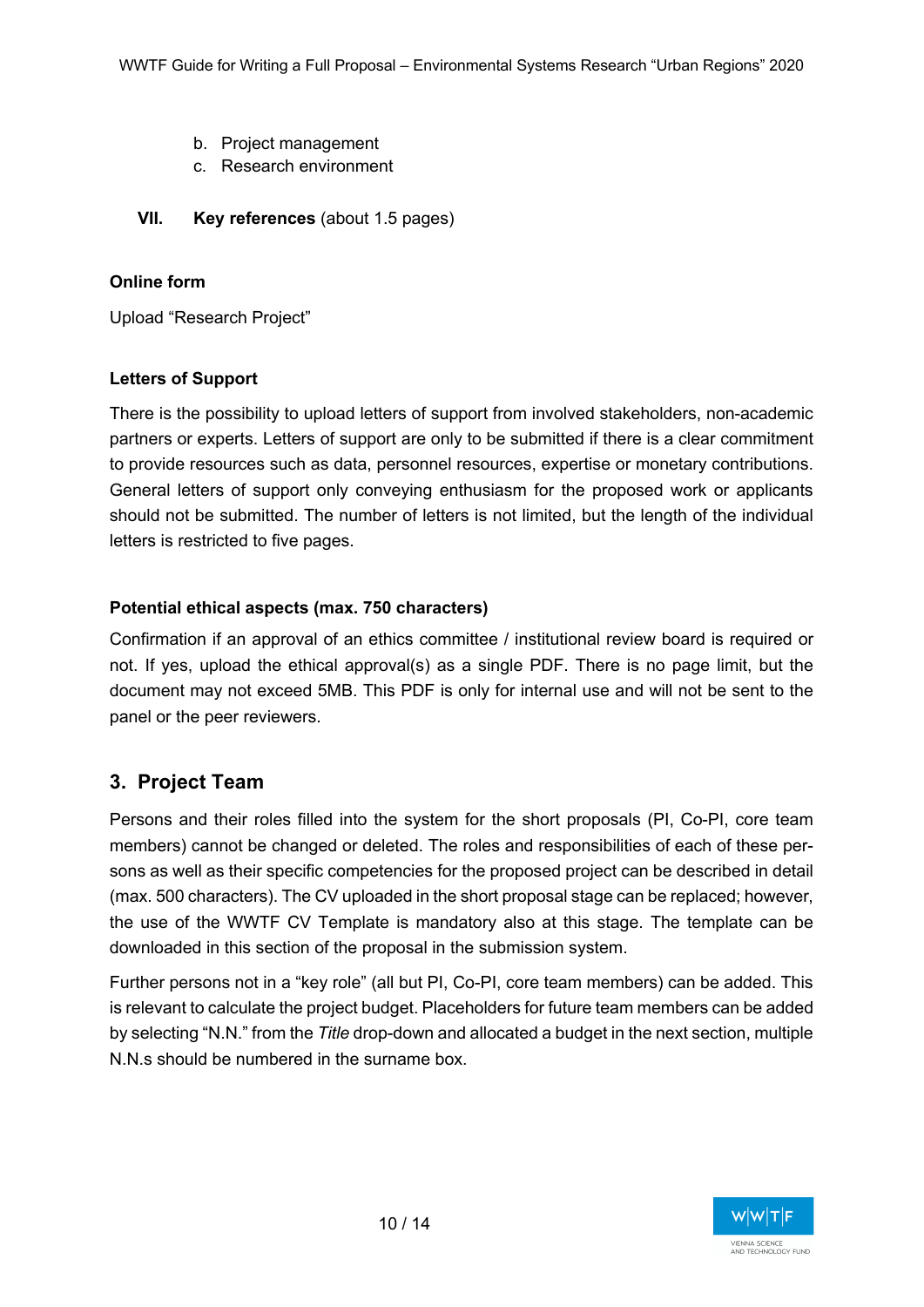|                  | Title: *              | First/given name(s): *       | Last name/sumame: *             |
|------------------|-----------------------|------------------------------|---------------------------------|
|                  | Year of birth: *      | ۰<br>Highest academic title: | Date of doctorate: (dd.mm.yyyy) |
|                  |                       |                              | l c                             |
| Institution: *   |                       |                              | ٥                               |
| Staff category * | -- please select -- C |                              |                                 |

add Additional perso

*Staff categories: "Senior personnel", "Post-Doc", "PhD student", "Diploma student", "Office, technician"* 

To add an additional person from a different institution other than the institutions of the three persons from the core team, you first have to add an additional partner institution. In total, a maximum of 5 institutions can be entered. A **change** in the additional partner institutions compared to the short proposal has to be **explained** in the respective parts of the proposal (explanaition of cost planning, interdisciplinary collaborative aspects).

| Partner Institution 3         |               |
|-------------------------------|---------------|
| Partner institution: *        |               |
| Institute/department/group: * |               |
| Address: *                    |               |
| Zip code/city/country: *      | please choose |

- **Project team composition & gender equality** (up to 750 characters including spaces): Please describe how you address gender equality/balance in your team composition and in decision making processes? Do working conditions allow all members of staff to combine work and family life? Are there mechanisms in place to manage and monitor gender equality, e.g. workforce statistics? Are team members trained for gender competences in research and leadership?
- **Career development prospects and potential to secure additional funding** (up to 1000 characters including spaces): Please describe how your project contributes to career development of the team members (e.g., providing opportunities for research, staff exchange, teaching and mentoring). Also, please describe how funding from this programme will enable the applicants to secure additional/follow-up funding. Which funding opportunities do you consider as potentially promising (e.g. programmes of Austrian funding agencies, COST Actions, Horizon Europe)?

## **4. Project Budget**

• **Planning of personnel costs (Table 1)** includes the names and staff category of all persons listed in part "3. Project Team" which are automatically filled in. First choose the funding source (WWTF, in-kind, WWTF & in-kind) and then add the average yearly time commitment for each project year. The average yearly time commitment for the

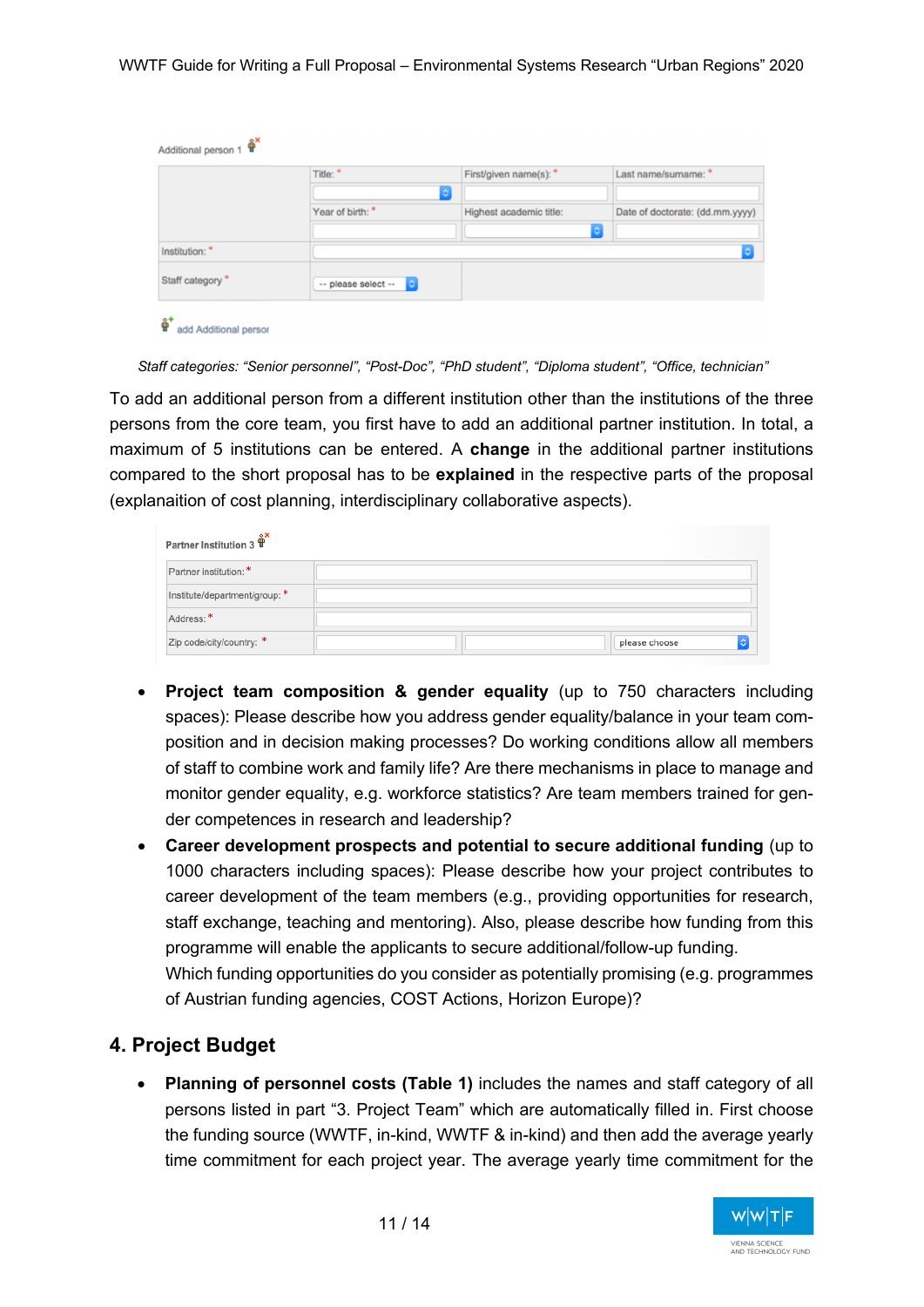funding source category "in-kind" is set to a minimum of 5%. Finally, for those persons where WWTF funding is requested, fill in the salary corresponding to a **100% employ**ment<sup>1</sup> (full time equivalent) in the corresponding column. The total funding applied for each person will then be automatically calculated, including a 3% annual salary increase. At the end of Table 1 you will see the total personnel costs applied for from WWTF. Costs are calculated in **thousands of Euro**, e.g. 305.60 k Euro = 305,600 Euro.

- **Planning of non-personnel costs (Table 2)**, project related costs for equipment, consumables, travelling, publications, organization of workshops/ conferences/ …, and other costs) has to include a concise description of costs per cost category/ institution as well as the funding applied for. The budget for non-personnel costs is limited to max. 25% of overall WWTF funding.
- **Total funding applied for per institution (Table 3)** details the direct costs that will be automatically filled in using the information provided in tables 1 and 2. Add the overhead percentage (i.e., indirect costs) per involved institution as an integer between 0 (no overheads claimed) and 20 (20% overheads claimed). Finally, Table 3 will give you an overview on the total funding applied for from WWTF per involved institution. Up to 20% of the budget may be allocated to institutions outside of Vienna. *There should not be any significant deviations in the requested volume in the short proposal. Exceptions are accepted but require an explanation in the section "Explanation of Cost Planning".*
- **Budget per region (Table 4)** is based on the information given in the tables 1-3. The share of budget allocated to the regions "Vienna" and "Other" will be shown for WWTF projects and to the regions "Vienna", "Lower Austria" and "Other" for Joint Projects (JPs). For JPs, the budget allocated to the region "Vienna" has to be at least 51%. The share of budget allocated to the region "Lower Austria" can vary between 21% and 49%. Up to 20% can be allocated to any partner located in other regions ("Other"). For WWTF projects, at least 80% of the requested funding have to be allocated to the region "Vienna". Up to 20% can be allocated to any partner (including partners in Lower Austria). The submission system will alert you if the inserted amounts exceed the permitted funding distribution between regions.
- **Explanation of Cost Planning** (max. 3.000 characters): WWTF provides substantial funding for scientific projects covering all project related direct costs plus a maximum of 20% overheads (i.e., "indirect costs"). Therefore, WWTF requires an explanation of your cost planning and detailed calculations of personnel costs (which should comprise the major part of the project related costs) as well as planning of project related costs for equipment, consumables, travelling, publications, organization of workshops/ conferences/ … and other project related costs.

<sup>1</sup> Please be aware that the PhD salary listed by the FWF is for a 75% or a 30 hours position.

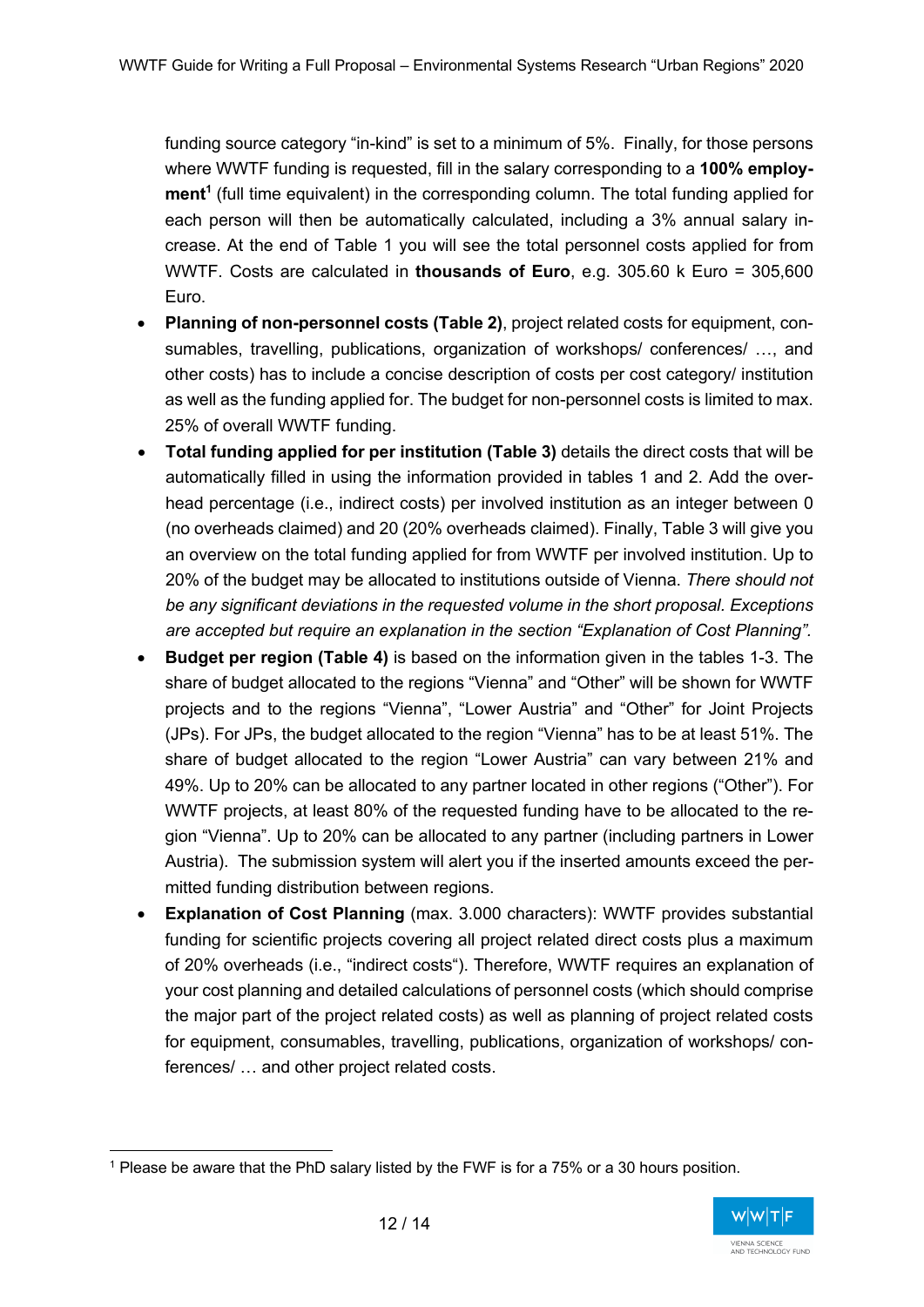• Last but not least you must **disclose other applications for funding** of the same project: Is this project (or parts of it) already subject to ongoing requests for funding?

## **5. Affirmations and Authorization**

Affirmations are the signatures of the core project team members. Additionally, WWTF requires collecting the signatures of the authorized person(s) of all participating institutions to which the persons signing the "Affirmations" are affiliated to in case of funding.

Multiple copies may be used for signing. Scanned pages are accepted. **Please upload one PDF containing all the required signatures.**

Institution **Signing person** Date, stamp, signature University/Research Institute 1 **Hniversity/Research Institute 2** University/Research Institute 3

Hard-copies of the proposal or the signatures are not required.

The names of the person(s) signing the authorization for each hosting institution have to be inserted into the provided textboxes in the system.

Then download the forms ("Download Part II/5 as PDF document") and have these **signed**, together with the **date** and a **legible stamp**. If multiple signatures are required from one institution you can use the same form multiple times or add the additional signatures below the provided boxes. Multiple copies of the forms may be used for signing. A maximum of 6 pages may be uploaded in this section.

**Additional institutions** also have to sign the section "Authorizations" for the submission of the full proposal.